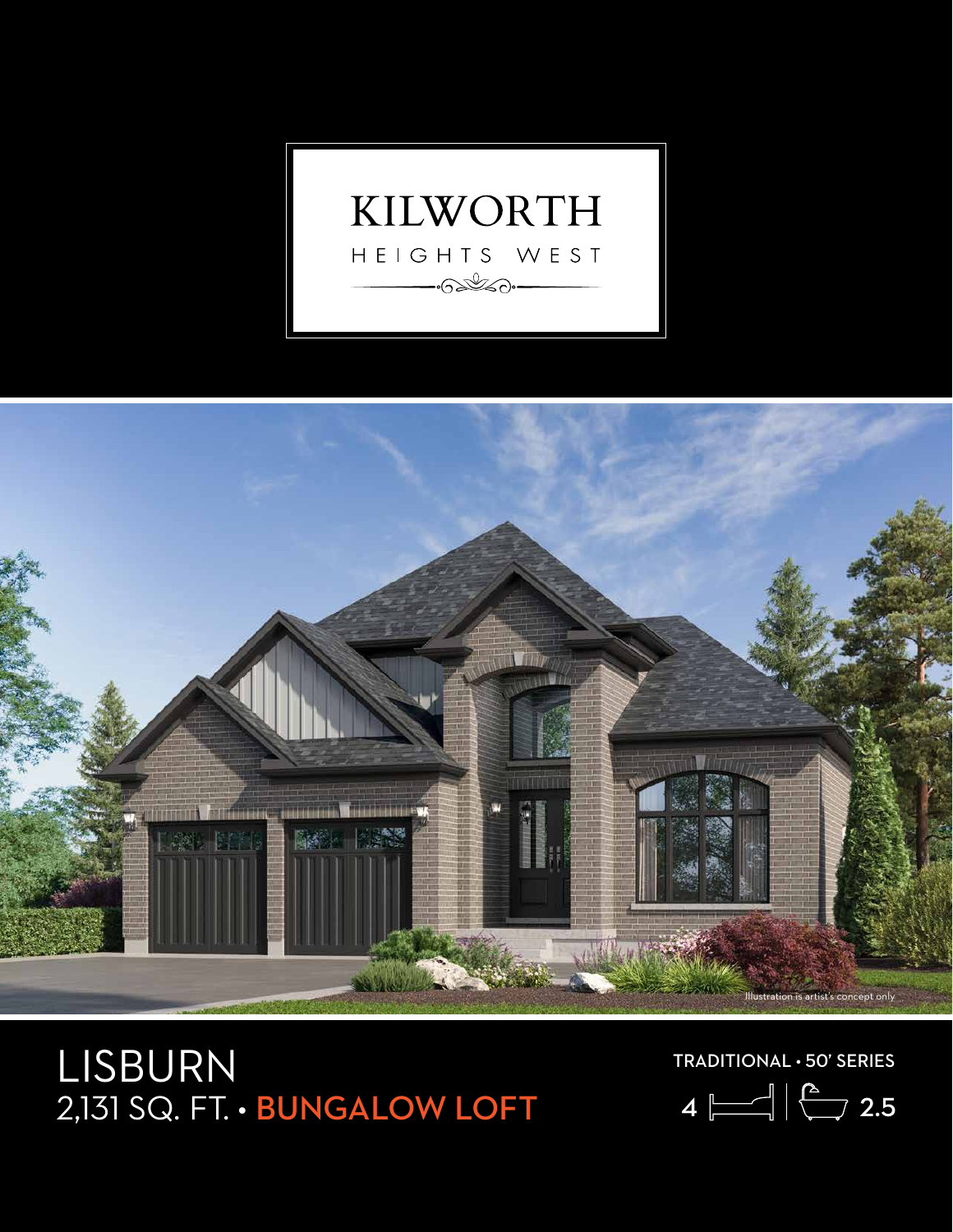

## LISBURN 2,131 SQ. FT. **BUNGALOW LOFT**

TRADITIONAL • 50' SERIES

$$
4 \ \boxed{\boxed{}
$$



Prices, terms and conditions are subject to change without notice. Availability of options is determined by house design. Specifications, sizes and finishing details are approximate and subject to change without notice. Vendor reserves the right to substitute name brand features or finishes for equal or better quality and value. All items are as per Vendors' standard samples and specification. E. & O.E.



## FIRST FLOOR PLAN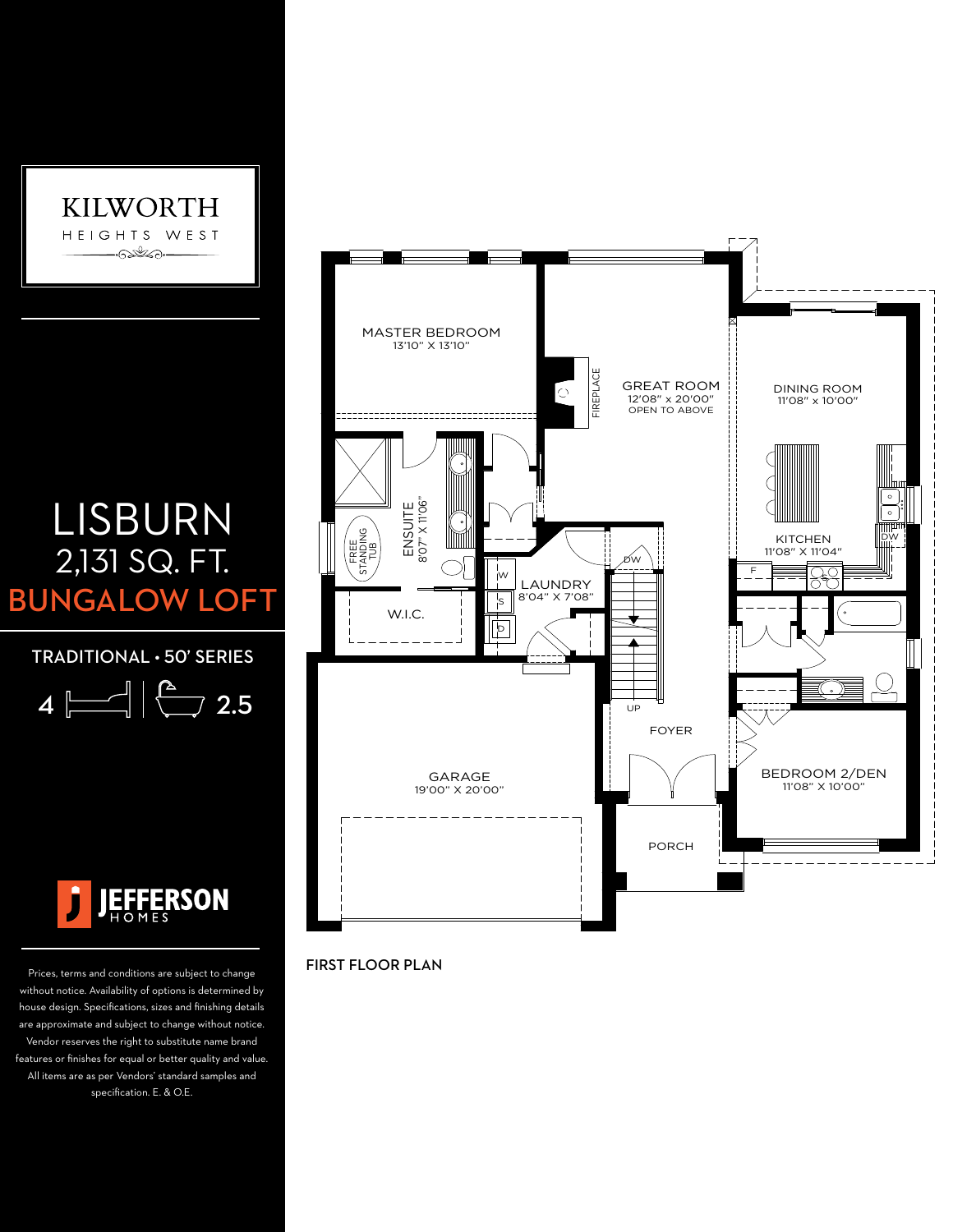

SECOND FLOOR PLAN (OPT. 1)